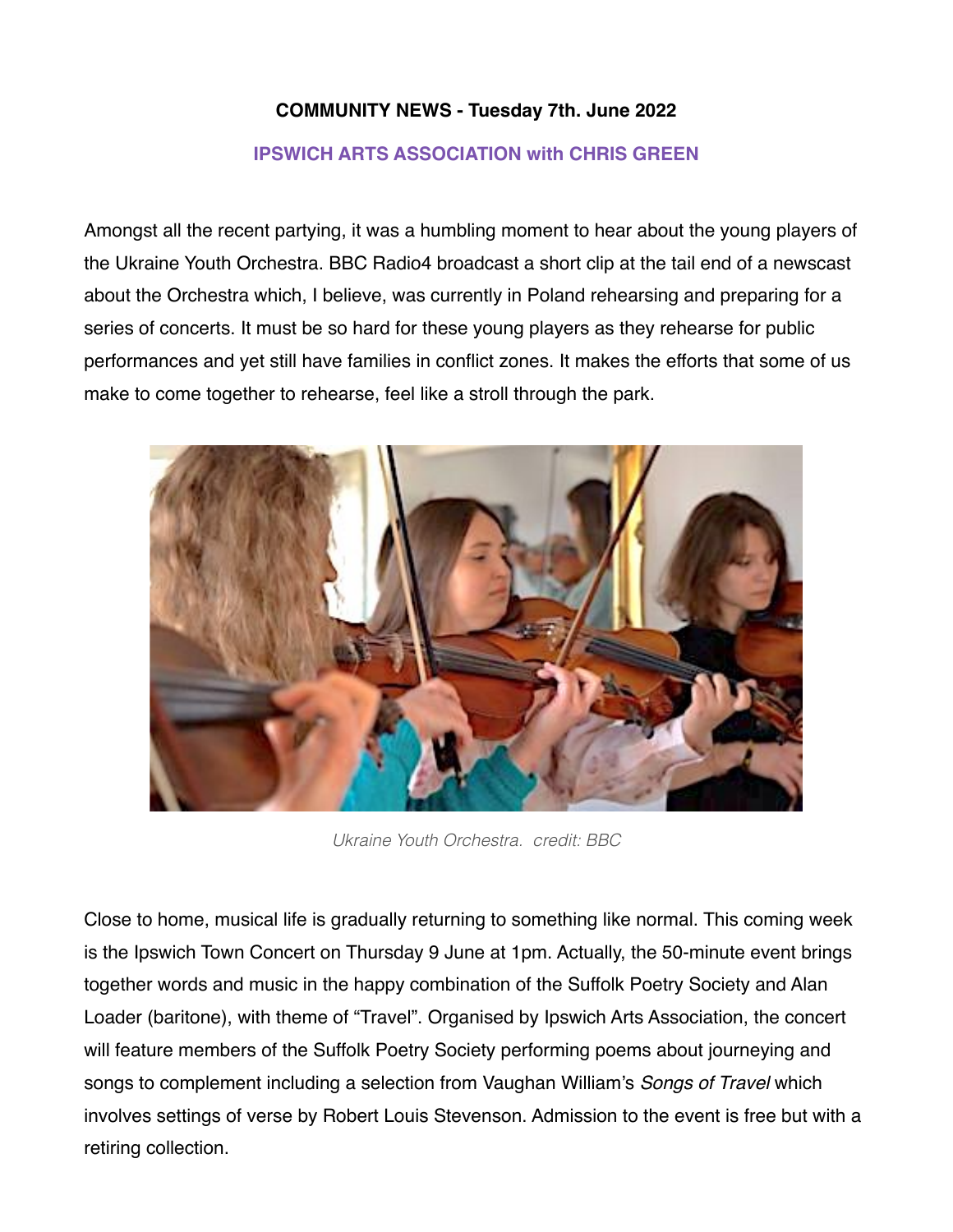Journeying is certainly involved in my choice of CD this week which brings together a number of neglected orchestral tone-poems by British composers with former conductor of the Ipswich Orchestral Society, Rumon Gamba, conducting the BBC National Orchestra of Wales. Surrey, Gloucestershire, Berkshire and the Solent are just a few of the places celebrated by a range of composers including former Suffolk resident, William Alwyn, Ivor Gurney and Ralph Vaughan Williams (Chandos CHAN 10939). The "tone poem" is a neglected form of orchestral work these days, but it did allow composers a chance to write orchestral works that were both descriptiove, relatively brief in length and great concert-programme fillers. It is such a pity we hear so few of them these days because the performances recorded here in 2017 make a most persuasive case for resurrecting some of them.



*William Alwyn. Credit: BBC*

Ipswich Arts Association holds a meeting for member societies by Zoom on Monday 13 June at 7.30pm. Each society should have received details of the meeting and login information. Please do try to ensure that someone from your society joins the meeting which will be the first since early spring. There are many topics that need discussing, so here is a chance to share your views.

The Ipswich Chamber Choir lead the way with public concerts this month. On Saturday 11th June members will be celebrating summer with a programme of music inspired by the traditional song of the British Isle including *The Lark in the Clear Air*, *Brigg Fair* and *The Sailor and Young Nancy*. The concert is at St Andrew's Church, Rushmere, IP5 1DH at 4.00pm and afterwards visitors will be welcome to stay for refreshments with sandwiches and cake